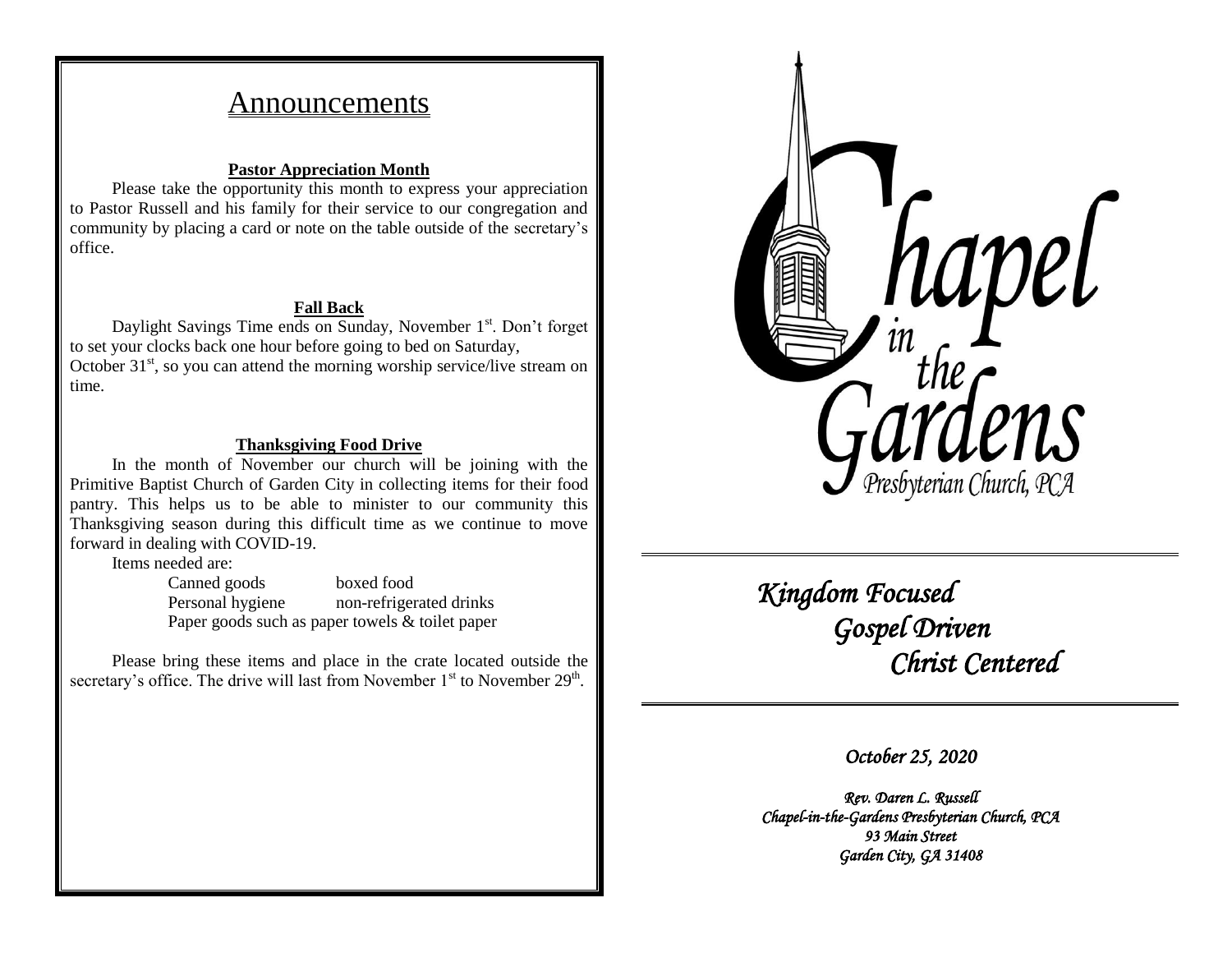# *Chapel-in-the-Gardens Presbyterian Church*

*Presbyterian Church in America "Worshiping Him in Spirit and in Truth" October 25, 2020 at 10:30 a.m.*

Even now, declares the Lord, return to me with all your heart, with fasting and weeping and mourning. Rend your heart and not your garments. Return to the Lord your God for he is gracious and compassionate, slow to anger and abounding in love. (Joel 2:12-13)

#### *The Preparation for Worship*

**The Prelude** – *Please prepare your heart and mind for worship as you wait silently before the Lord.*

**The Apostolic Greeting Jude 1b,2** 

*"To those who are called, sanctified by God the Father, and preserved in Jesus Christ: Mercy, peace, and love be multiplied to you."*

**The Welcome and Announcements**

**The Silent Prayer of Preparation** Habakkuk 2:20 *"The LORD is in His holy temple; let all the earth be silent before Him."*

#### **The Adoration of God** Psalm 124:8

*"Our help is in the name of the Lord, the Maker of heaven and earth."*

#### **The Call to Worship** Psalm 105:1-4

*"Give thanks to the LORD, call on his name; make known among the nations what he has done. Sing to him, sing praise to him; tell of all his wonderful acts. Glory in his holy name; let the hearts of those who seek the LORD rejoice. Look to the LORD and his strength; seek his face always."*

**The Hymn No. 26** *"A Mighty Fortress Is Our God"*

#### **The Prayer of Adoration and Lord's Prayer**

**Reading of the Psalms** – Psalm 53

#### **Musical Meditation/Anthem**

**The Pastoral Prayer** Psalm 37:23-24

*"The LORD delights in the way of the man whose steps he has made firm;* 

*though he stumble, he will not fall, for the LORD upholds him with his hand."*

### *The Means of Grace* **The Prayer of Illumination**

**The Exposition of God's Word Rev. Daren L. Russell** *"This is God's holy, inspired, and inerrant Word."*

> *The 5 Solas of the Reformation 5 – Soli Deo Gloria* Revelation 4 & 5

# *The Response & Blessing*

**The Hymn No. 280** *"I Love Thy Kingdom, Lord"*

**The Benediction** Revelations 1:5b, 6

*"To him who loves us and has freed us from our sins by his blood and made us a kingdom, priests to his God and Father, to him be glory and dominion forever and ever. Amen."*